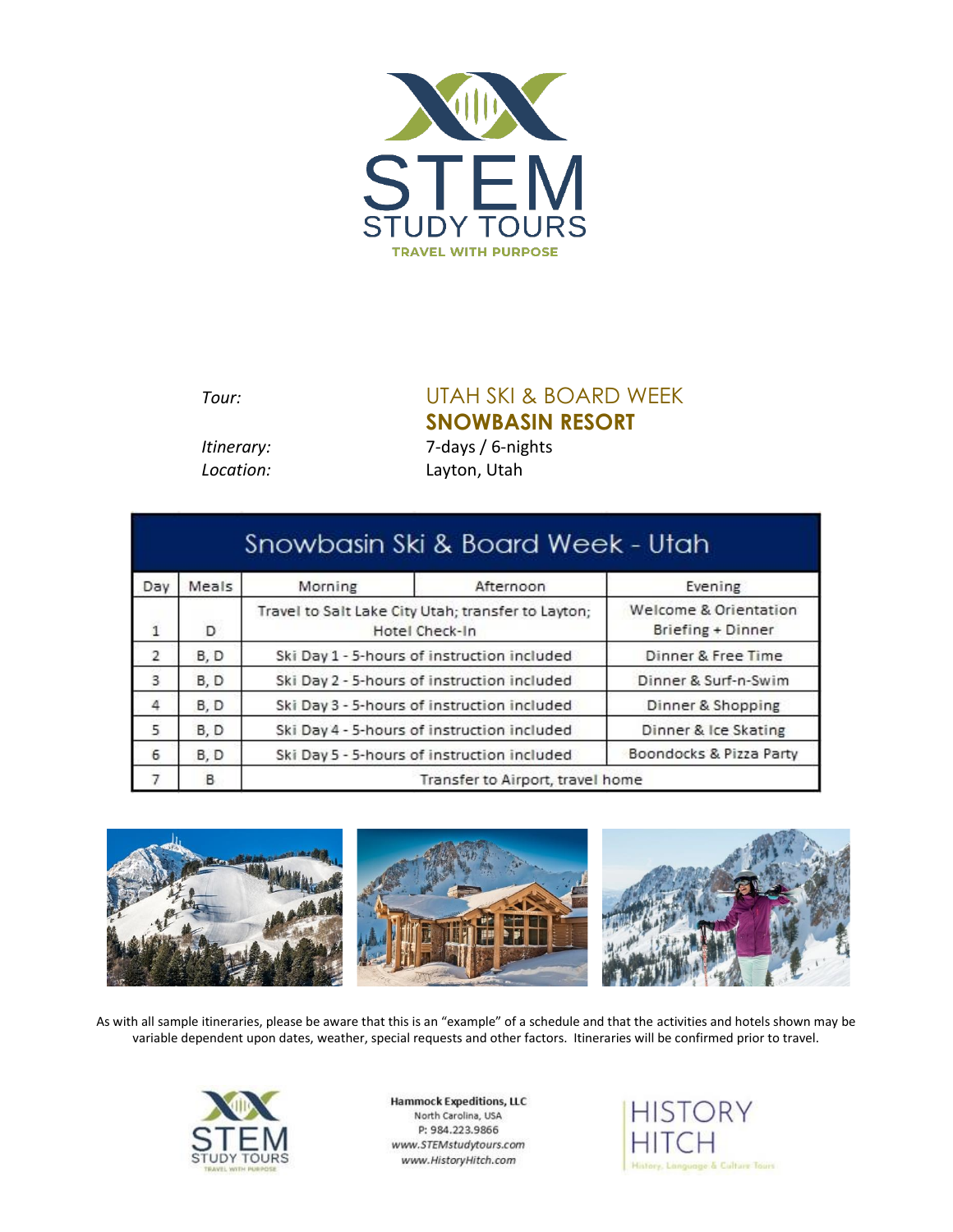

Snowbasin Resort is an all-season recreation resort, tucked perfectly behind Mount Ogden in beautiful Huntsville, Utah, about 35 miles from downtown Salt Lake City. Top rated by Ski Magazine in the categories of Service, On-Mountain Food, Lifts, and Grooming, the resort features 3,000 skiable acres and 3,000 vertical feet. The resort's 350 inches of annual snowfall is bolstered by 600 acres of snowmaking. The base elevation sits at 6,391 feet with a summit elevation of 9,350 feet, resulting in 2,959 of vertical drop – ensuring that all riders and skiers are fully entertained by this varied terrain. **[VIDEO](https://youtu.be/Mx-YpDzytJE)** 

Snowbasin Resort is best known for wide-open bowls, gladed runs, manicured groomers, powder stash days after a storm, and excellent service. Consistently recognized as one of the best family resorts in North America, Snowbasin Resort is one of the oldest continuously operating ski resorts in the nation and host of the 2002 Olympic Games' Downhill, Combined, and Super G-races.



| <b>Resort Website:</b> | www.snowbasin.com                                                                                                                                                                                 |  |
|------------------------|---------------------------------------------------------------------------------------------------------------------------------------------------------------------------------------------------|--|
| <b>Tour Basics:</b>    | 6-nights lodging, 5-day skiing/boarding with lift/rental/lessons, breakfasts and dinners<br>daily, transportation to/from the slopes daily, plus evening activity program with<br>transportation. |  |
| Point of Entry:        | Salt Lake City, Utah                                                                                                                                                                              |  |
| Hotel:                 | Groups will have accommodation in Layton, Utah for 6-nights on standard tours.<br>Lodging options include hotels such as Holiday Inn Express, Hampton Inn and others.                             |  |

Hotels will be confirmed once your registration is completed. Each group is quoted with



**Hammock Expeditions, LLC** North Carolina, USA P: 984.223.9866 www.STEMstudytours.com www.HistoryHitch.com

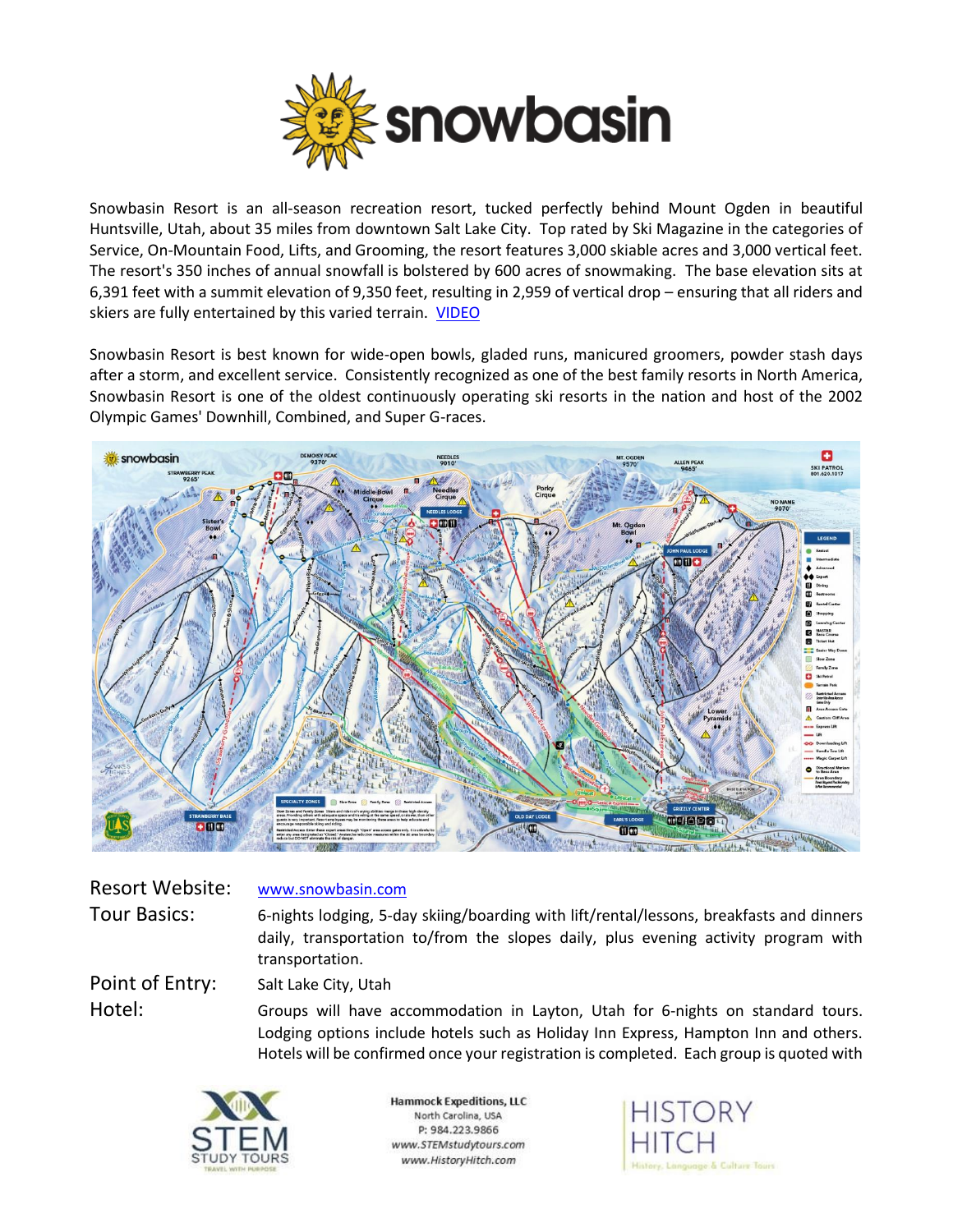a specific number of rooms allocated. Please know that if rooms needs to increase due to male/female break-out, this will affect the student costs.

- Winter Sports: Ski/Board package includes 5-days of skiing/boarding with 5-hours of lessons daily for students. Staff package includes 5-day lift and rentals. Students may be beginners with no experience on snow, to an expert ability level, and will be grouped by experience. All students will participate under the tutelage of a winter sports instructor. Groups generally ski/board for 2.5-hours in the morning, have a lunch break, and then 2.5-hours in the afternoon. Teachers can enjoy the mountain while students are in classes.
- Instruction Size: General clinics are 10-12 pupils of similar ability level. Snowboarders must have a minimum of 8 of similar ability to comprise a group. At times, boarders may be mixed with ski groups or included in general adult/family clinics. This is not guaranteed until arrival though, so pupils may be asked to switch to a ski instruction package.
- Equipment: Equipment for the week is issued on-mountain and students/staff must care for and store their equipment nightly. For skiers, equipment includes skis, boots and poles; for boarders equipment includes boards and boots. Helmets are included for each person. Fitting of equipment (ski fit) will take place prior to the first morning's lessons, based on scheduling. Because our package is bundled, if anyone brings their own equipment, package discounts are unavailable.
- Transportation: Motorcoach/shuttle transportation is provided to/from the resort daily plus all evening activities. We use airport transfer vehicles only for the first and last days (entry/departure to/from Utah) so if you need to extend your usage time, please let us know and we will determine a specific rate based on your needs. During days  $2 - 6$ , you have a full-time vehicle/driver assigned to your group.
- Meals: Daily breakfasts are served at your hotel and are considered extended continental. Dinners are served via dine-around (meaning several local restaurants are used). Lunches are purchased on own, paid for independently in the base lodge or a number of on-mountain restaurant options. Lunch/snack/beverage budget while on-mountain should be approximately \$25 USD pp.
- Evening Activities: As part of the Snowbasin package, groups will have three or more general evening activities included such as a shopping night at a local mall, ice skating, Surf-n-Swim and Boondocks. We leave the evening of Day 2 open as the students are usually pretty tired from their first full day on the mountain coupled with altitude. If groups would like to add something, we suggest a cinema night, purchasing independent tickets.
- Extra Activities: There are also a range of pay-to-play activities that may be added to your itinerary. These include [Utah Jazz](https://www.nba.com/jazz/) professional basketball, [Utah Grizzlies](https://www.utahgrizzlies.com/) semi-pro ice hockey, [Utah Bees](https://www.milb.com/salt-lake) baseball (in spring), [College games](https://weberstatesports.com/) for basketball and baseball, [Temple](https://www.churchofjesuschrist.org/feature/templesquare?lang=eng)  [Square](https://www.churchofjesuschrist.org/feature/templesquare?lang=eng) tour, tons of museums and other activities i[n Salt Lake City,](https://www.visitsaltlake.com/things-to-do/) [iFly,](https://iflyutah.com/) [Hill Aerospace](https://www.aerospaceutah.org/)  [Museum,](https://www.aerospaceutah.org/) [Fly High Trampoline Park,](https://ogden.flyhightrampolinepark.com/) a day excursion to [Antelope Island](https://stateparks.utah.gov/parks/antelope-island/) before you fly out, or even extra days added in [St. George](https://www.utah.com/destinations/cities-towns/st-george/) to explore and hike our incredible Utah [National Parks.](https://www.utah.com/destinations/national-parks/) Let us know how we can set up your experience to be the very best!
- Emergencies: If medical care is required, guests are taken via ambulance to a local hospital or medical facility dependent upon injury. Air evacuation is available.
- Insurance: All groups are required to carry travel insurance / trip protection. This may be purchased from any provider you select however it is a mandatory requirement of travel. If elected, groups located in the USA are able to purchase this through Trip Mate from our site during the registration process.



**Hammock Expeditions, LLC** North Carolina, USA P: 984.223.9866 www.STEMstudytours.com www.HistoryHitch.com

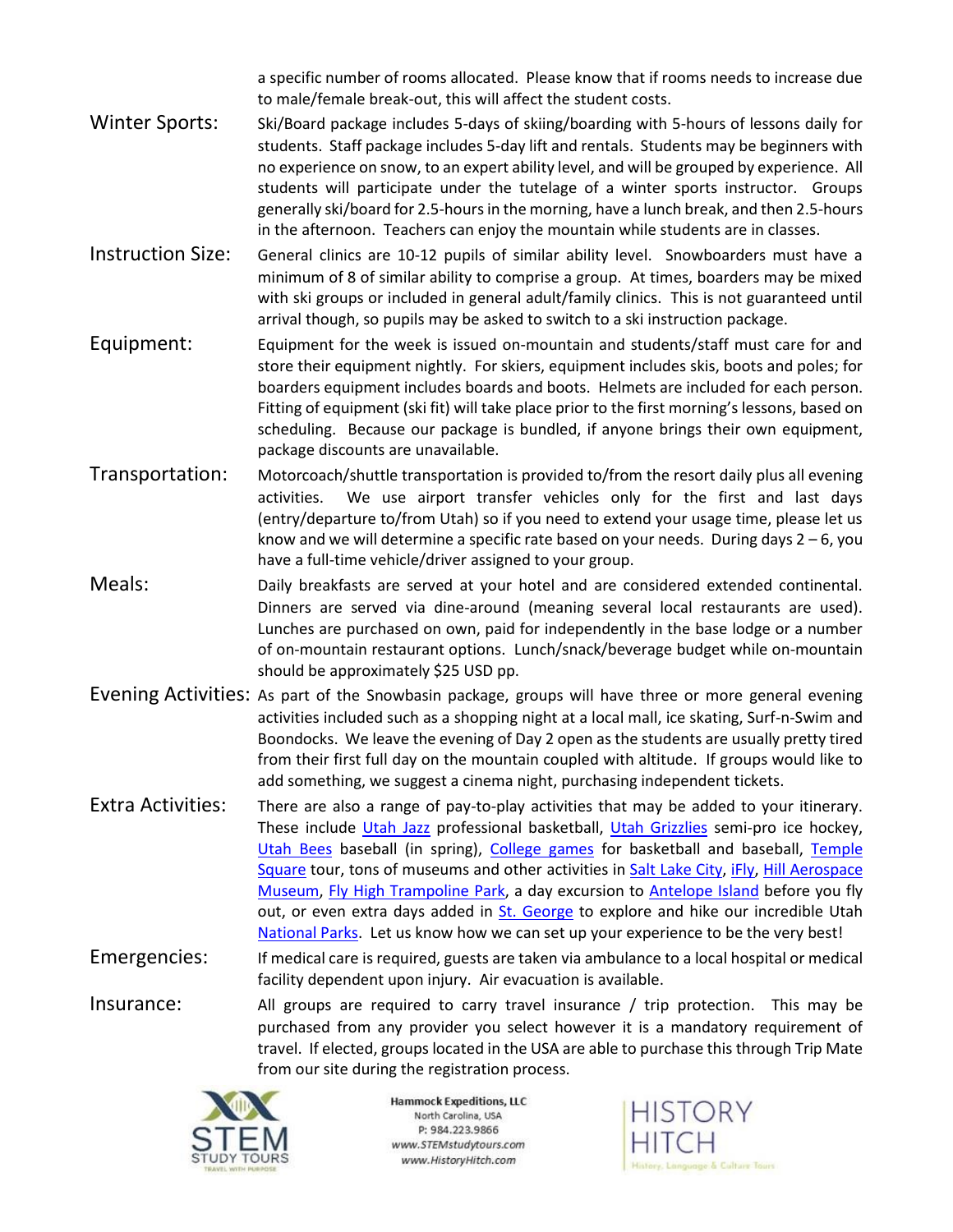- Waivers: Waivers are required for the ski resort, equipment rental and some activities in addition to our standard waiver. Waivers are not negotiable. If unsigned, the participant will not be allowed to participate in the tour. Waivers must be signed by the parent or legal guardian for any persons under the age of 18.
- Ambassador: We provide an in-resort Ambassador for each of our traveling groups. Your Ambassador will meet you at the hotel and stay with your group during your time here.
- Gratuities: As service positions earn their personal income from gratuities, it is customary for the group to tip their Ambassador and Ski Instructors provided good service is achieved. Standard tip is \$2 - \$3 per person, per day for Ambassadors; \$10 - \$20 for the 5-day span for Instructors. Gratuities are usually distributed at the end of the ski week. Additionally, please advise your groups on appropriate tipping of waitstaff for any meal services that are not included in your itinerary such as lunches.





**Hammock Expeditions, LLC** North Carolina, USA P: 984.223.9866 www.STEMstudytours.com www.HistoryHitch.com

**HISTORY** History, Language & Culture Tours